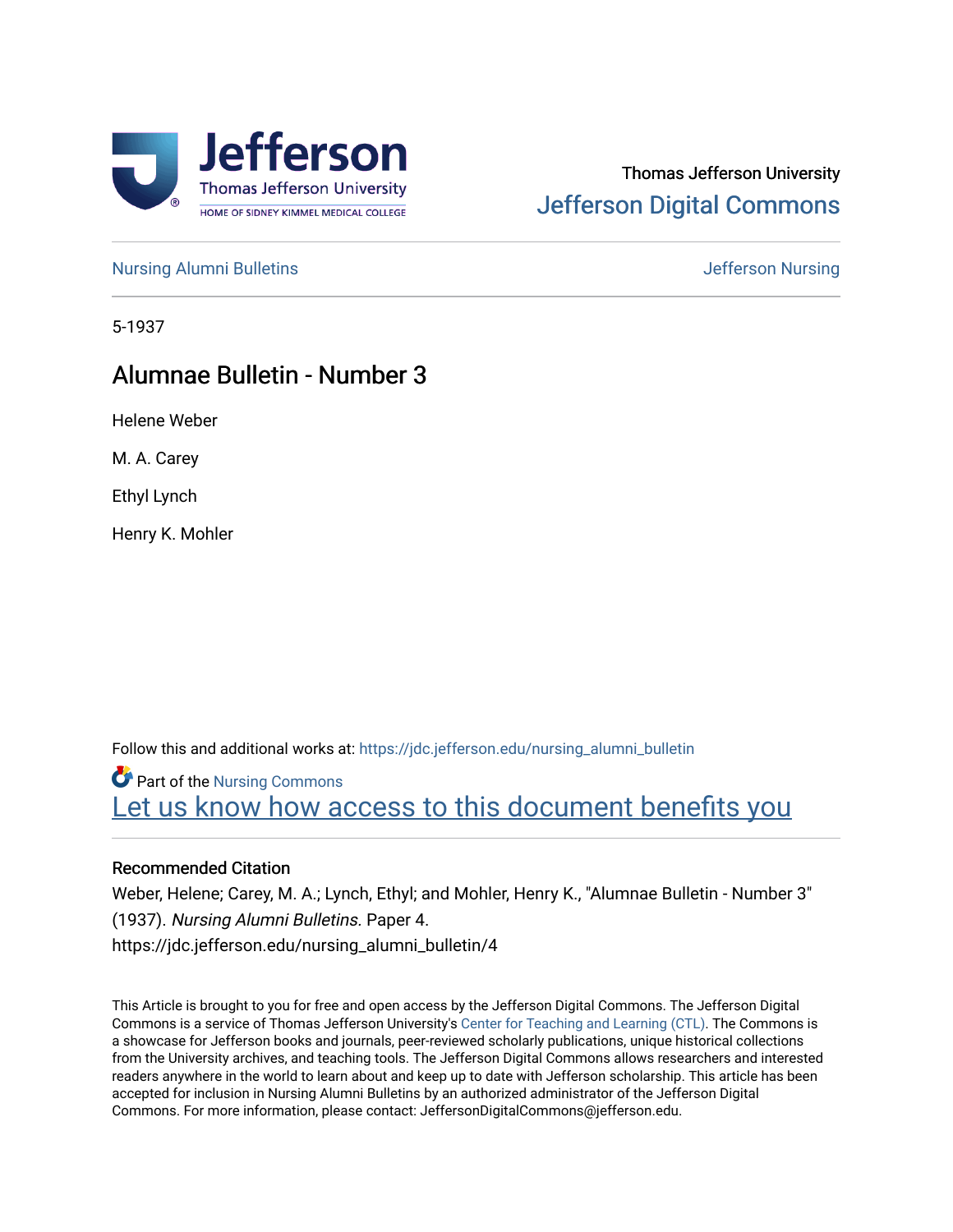**ALUMNAE BULLETIN** 



### No. 3 MAY 1937

### GREETINGS TO ALUMNAE MEMBERS AND GRADUATES

I am happy at this time to offer my expression of gratitude to you for your cooperation. I especially want to thank the officers and Committees for their support and assistance. It has been a most pleasant and profit-<br>able year. May the interest May the interest you have shown the Alumnae be continued by giving your best to the future officers as you have given me. Let us not live to see how much we can get out of our Alumnae, but rather strive to see how much we can put into it. Remember any association of people is only as strong as it's weakest member, therefore we should endeavor to work together for our common benefits.

A brief message to the Graduating Class of 1937 of Jefferson Hospital School of Nursing : It gives me great pleasure to extend to you, on behalf of our Alumnae, the heartiest congratulations of our members, and the best wishes for a successful career. One of the first steps towards attaining that success is to manifest an interest in our professional organization and just as soon as you have passed the State Board examinations for registration, I urge you to become members of our Alumnae, not in word only, but in deed also. A cordial invitation from our Alumnae awaits you upon the completion of the requirements for membership.

We shall be delighted to have all graduates at the annual luncheon as an enjoyable time is anticipated.

This verse written by Oliver Wendell Holmes regarding Physicians is applicable also to nurses;

- "And last, not least in each perplexing case
- Learn the sweet magic of a cheerful face
- Not always smiling but at least serene
- Where grief and anguish cloud the anxious scene,
- Each look, each movement, every word and tone
- Shall tell the sufferer you are all his own
- Not the mere hireling purchased to attend,
- But the warm, ready, self forgetting friend
- Whose general presence in itself combines
- The best of tonics, cordials, anodyne"

HELENE WEBER, *President.* 

\* \* \*

ALUMNAE DAY RITZ CARLTON HOTEL May 1, 1937 Luncheon 1 P.M. \$1.25 per plate Dance 9 P.M. \$1.00 per person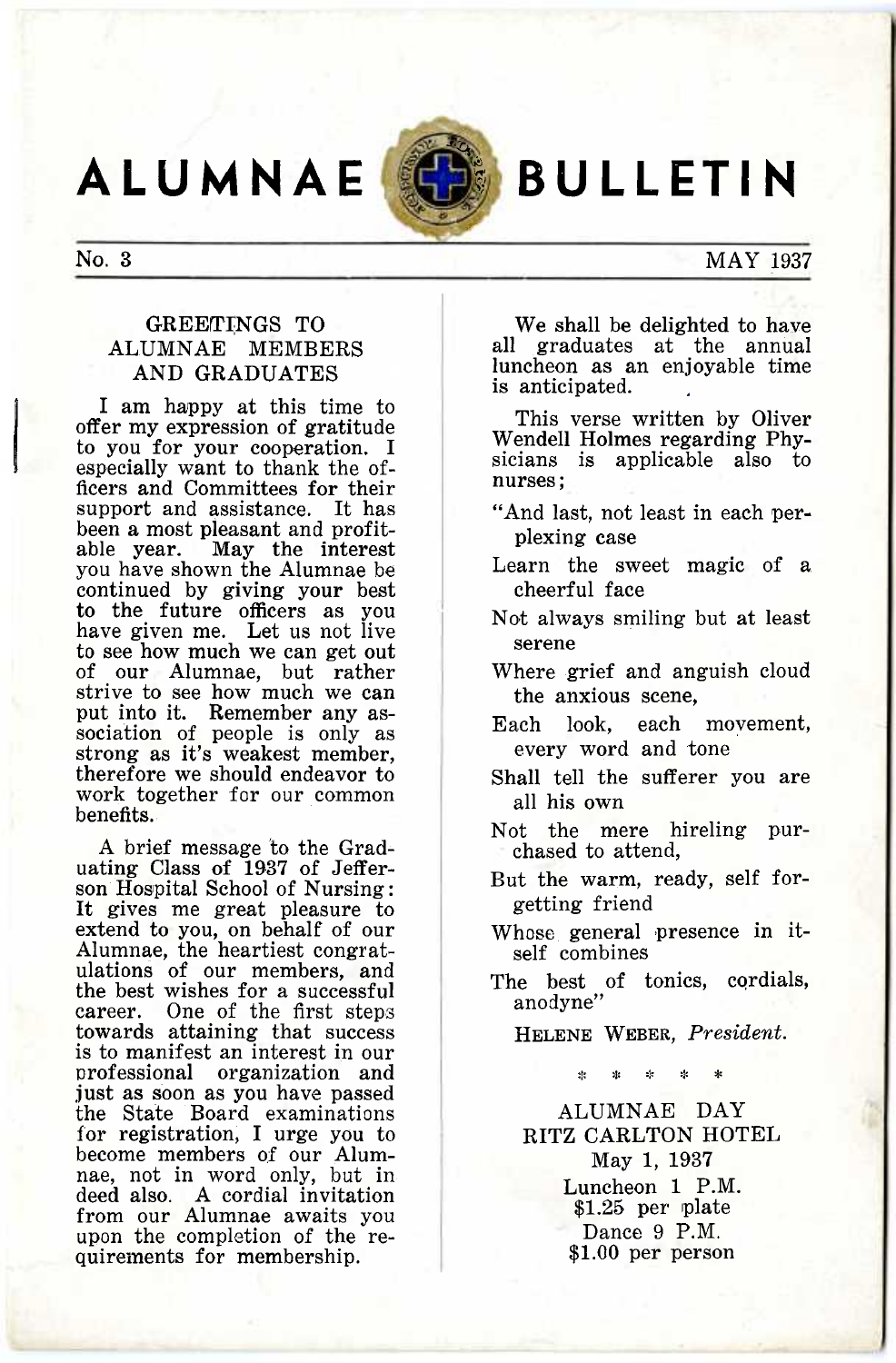ALUMNAE OFFICERS : *President* \_\_\_\_\_ Helene Weber *Vice President \_\_* Ruth Adams *Secretary <sub>Fern</sub>* Fern Nunemaker *Treasurer* 

Bernice Freudenberger

Ballot for the election of officers at Annual May Meeting, 1937:

*President* \_\_\_\_\_\_ Ethel Lynch

*1st Vice President*  Ruth Adams

*2nd Vice President*  Thelma Showers

*Secretary* Fern Nunemaker

*Assistant Secretary*  Lucille Marquette

*Treasurer* 

Bernice Freudenberger

*Executive Committee:*  Frieda Grundkovski Ella Shomaker Marguerite Barnett H. Fitzgerald Spruance Helene Weber

Nominations will be made from the floor at the April meeting.

> \* \* \* \* \* MEMBERSHIP!

40 new Alumnae members joined from April 1, 1936 to April 1, 1937.

20 members were reinstated during the same period. Present status of membership : 325 Resident members and 125 Non-Resident members

in good standing.

| FINANCIAL STATEMENT            |                 |
|--------------------------------|-----------------|
| AS OF 3-1-37                   |                 |
| Relief Fund _______\$11,000.00 |                 |
| General Fund                   | 476.70          |
| Cash on hand                   | 234.00          |
|                                |                 |
| <b>TOTAL</b>                   | $-$ \$11,818.70 |

### SICK COMMITTEE :

Members of the Alumnae reported ill during the year are as follows: M. Bonenberger; E. Pie; M. Boller; E. Rowe: E. Kelley: F. Biswanger: R. Phillips; J. Wolf; L. Faw $c$ ett;  $C$ . Grey and  $N$ . Culp.

Alumnae dues for 1937 were paid by the association for twelve.

Six members were receipients of the Readers Digest for one year.

Financial aid was rendered to six members.

The committe included rememberances for only those members who were reported before December 20, 1936. We will be glad to receive names of others who have been ill during the year.

Remember that a letter, card or a visit will cheer the above.

M. A. CAREY, *Chairman.* 

*\* \* \* \**  ARE YOU?

Are you an active member The kind that would be missed, Or are you just contented That your name is on the list? Do you attend the meetings, And mingle with the flock, Or do you stay at home And criticize and knock? Do you take an active part To help the work along, Or are you satisfied to be The kind that "just belong"? Do you ever go and visit A member that is sick? Or leave the work to just a few And talk about the clique? There's quite a program scheduled That I'm sure you've heard

about, And we'll appreciate if you, too, Will come and help us out. So come to the meetings often And help with hand and heart, Don't be just a member, But take an active part. Think this over, member, You know right from wrong, Are you an active member, Or do you just belong?

TREASURER.

### ALUMNAE DAYS

Our first Alumnae Day was in 1933. In the morning the returning graduates were conducted through the Curtis Clinic and a very interesting lecture was given by Dr. M. Rehfuss. The various classes met in different restaurants and hotels for luncheon and later in the afternoon a tea was held at the Nurses' Home with Miss Sara Martin and Miss Emma Pie' pouring. The Dance in the evening was held in the Assembly Hall of the Medical College.

In 1934 the Association held a luncheon at the Adeiphia Hotel, 179 members being present. The dance was held in the Crystal Ball Room in the evening. This program was repeated in 1935, with 197 members at-

tending the luncheon, a n d Miss Harriet Friend, our sneaker, Mr. Fry, president of the Board of Trustees, and Dr. H. Mohler as our guests. The evening prior to Alumnae Day, the portrait of Miss Melville was presented to the Nurses Home by the Association.

In 1936 the Alumnae Day festivities consisted of a dinner and dance on the roof of the Bellevue Stratford Hotel. 48 members attended the dinner. The dance was very successful and from the proceeds, a sum was set aside to send a student nurse, Miss Harriet Spatig, to the State Convention at Reading.

Due to the evident unpopularity of the dinner in 1936, we are returning to the original luncheon and dance program for May 1, the 1937 Alumnae Day. For this occasion we have secured the Junior Ball Room and the Roof Garden of the Ritz Carlton Hotel for the luncheon and dance respectively. We are looking forward to having many of our friends with us this year to enjoy what promises to be the best Alumnae Reunion to date. *The Entertainment Committee.* 

Foreseeing the necessitated absence from both Alumnae Day Dinner and Dance, the left outers hastily arranged for a luncheon "Gab-fest" of our own at Van Tassels on May eighth. The group included out of towners, those resigned to other positions, night duty girls, and day nurses off on their time.

Of course the ever reportin' reporter, none other than Grundy, was among the early arrivals which included the merry Marys; Albright, Lamon and Peterson. These were soon joined by the funsters Kelly and Bergner, only to be immediately silenced by speaker of the house M. Robinson. Frank Goldie introduced the foreign atmosphere by bringing Johnny Johnson of Porto Rico. Issy, of Diezel fame, still (ever?) Wall, Laughing Addie, and Lithping Cathper kept us in stitches with their anecdotes of the Most Wonderful Children in the World. Sedate Marjorie and Fisher the beautician completed our round table.

Did we review the "Who's Who" "What's What" and "Who's Where"? We'll let you guess.

We had hoped to continue the "Fest" on Saturday, but only Breth, Finn, Albright, and Grundy appeared on the scene.

> \*  $\mathbf{a}$ \* \*

Dear Fellow Nurses :

Los Angeles, Cal. Just a reminder that we should be proud, and justly so, of our great Medical Institution. Having been in hospitals from coast to coast I feel qualified to state how fortunate we are to have graduated from a nationwide famous and traditionally brilliant Medical Center.

Cordially,

F. TIRRACHIA DOHERTY

From Hawaii: Kindly give my aloha to the girls. Best wishes to you all this 1937. Sincerely, MYRTLE STICKLER.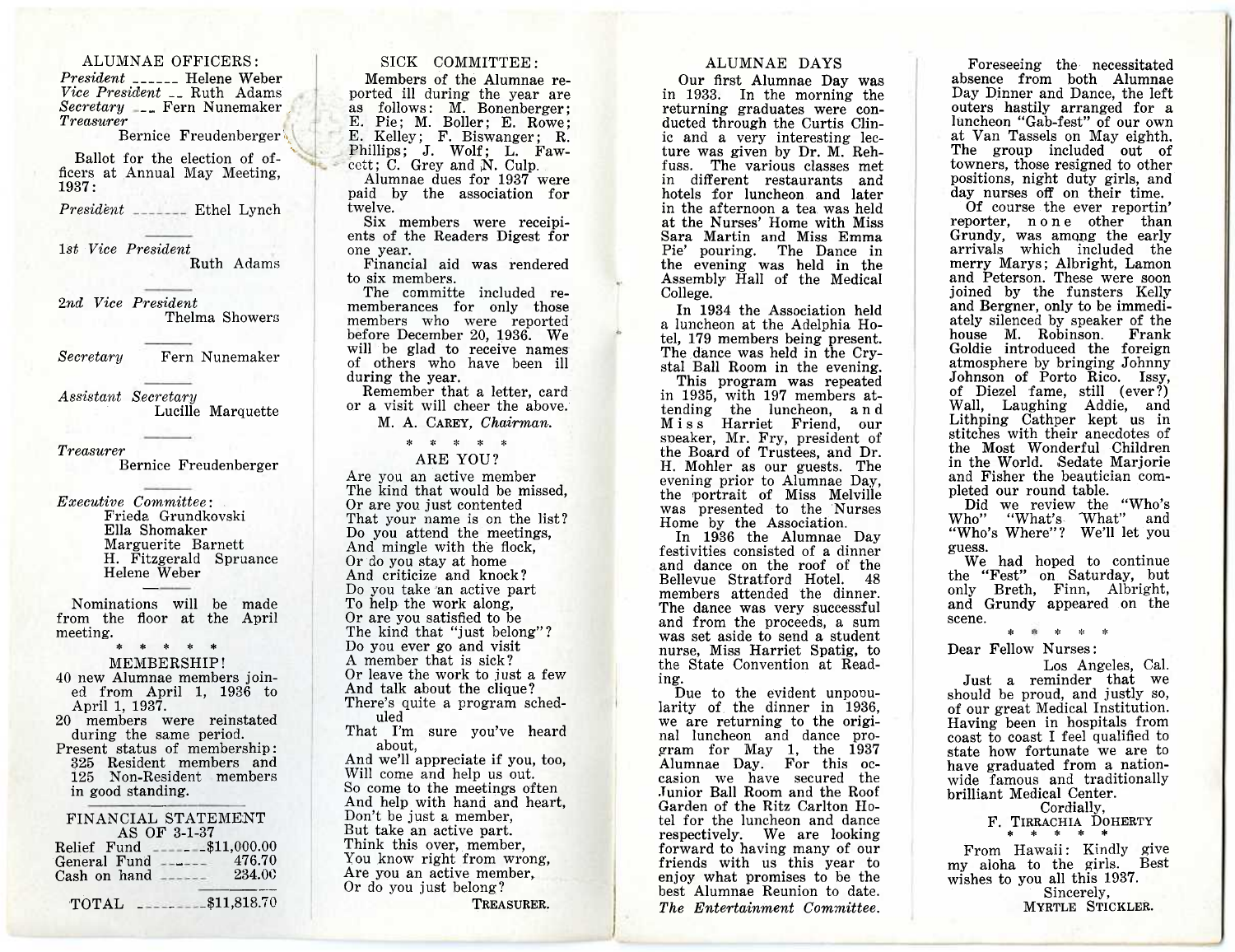### WERE YOU AT THE BAZAAR?

The idea of holding a bazaar in the fall of 1936 was introduced at the preceding February alumnae meeting. In March Erma Paulson was elected chairman of a committee of twenty.

Tireless scheming developed intense work throughout the summer months. Night duty and hot weather were no obstacles to the determined helpers. Jellies were made, fruits were canned and dolls were transformed by hand made costumes. The ingenuity of our domestically inclined girls brought forth artistic boxes, portfolios, intricate needlework, including afghans, counterpanes, quilts and the like. The needle point work was superb.

The booths were planned and set up at odd moments snatched after a busy routine of a day or night shift.

All departments of the hospital cooperated willingly, either in the capacity of sales force, customers, or contributors of articles to be sold. The hospital seemed indeed a loyal cooperative community.

Dr. H. K. Mohler was instrumental in securing 125 S. 11th Street as the bazaar headquarters.

Adequate advertising was given the event. Mrs. Weed of the Jefferson Medical College office secured radio publicity. The city newspapers contained articles, notices and pictures of the bazaar. One hundred attractive posters were distributed throughout the city in the leading stores, hospitals and hotels.

By October the 23rd and 24th the bazaar was in full<br>swing. Miss C. Smulling's  $\frac{1}{2}$  Miss C. Smulling's kitchen, gaily decorated with red the predominating color, was very homelike. Its shelves and tables were loaded with jellies, canned fruits, kitchen linens, utensils, vases, beautiful potted plants.

Miss M. Carey's attractive linen booth displayed lovely hand made bridge sets, crocheted and knitted articles, pillow cases and innumerable other practical articles.

The cake and candy booth, with its home made goodies, tempted many an onlooker. Reducing diets were forgotten as the dainties disappeared.

Miss Fitzgerald's doll booth with Mother Goose characters Red Riding Hood, Sleeping Beauty and Prince Charming ; Little Bo-Peep and even Humpty Dumpty provoked many Ohs and Ahs from the longing children and the envious grown ups.

Chances on a camera, doll, bedroom suite, a lovely knitted bag, a needle point telephone book cover and silk bed quilts were sold to advantage.

Both evenings were taken up with a fashion show, the program having been planned by Stella Keller and the music was furnished by Ethel Lynch. Graduate and student nurses of the Jefferson Hospital, assisted by Miss Florence Polis, a friend of our chairman, were the models who displayed periodic reflectives from 1835 to 1936.

How the brides were envied<br>of their loveliness. Fond their loveliness. Fond memories were recalled at the entrance of the merry widow and a dude of east side, N.Y. in the gay 90's. The "Cleaner Upper" brought a laughing response from the audience. The little student nurse wearing her grandmother's bridal nightie and boudoir cap made a big hit:

After the games, sandwiches and punch were sold. Is it any wonder that the Jefferson Bazaar proved to be a huge success both socially and financially?

ETHYL LYNCH. 3-10-37

### HISTORY OF THE NURSES' RELIEF FUND

In May 1929, it was suggested we have an independent Relief Fund for our Association, other than the money contributed to the State Silver Emergency Relief Fund and the A.N.A. Relief Fund.

About this time, some U.S. Bonds, were called for payment, which the Association had purchased. This amount was \$500. 00. Mr. Jacob Lit made our first gift of \$50.00, in November of the same year.

Early in 1930, the Publicity and Entertainment Committees combined and carried out plans for a benefit card party and dance which netted \$988.23. This party was held March 4th, in the Assembly Hall of the Medical College.

The sum of \$190.00, which had been donated for a sick member and not used, was transferred to the Relief Fund by vote of the Association. The sum of \$550.00 was withdrawn from the savings account of the Walnut Street Saving Society and added to the fund. The fund at this time amouned to \$2,278.23 and it was voted to open an account known as the "Jefferson Nurses' Relief Fund," with the Pennsylvania Co. for Insurance. A copy of this motion with the signatures of the officers of the Association as well as the chairman of the executive committee, was sent to the Pennsylvania Co.

The discussion arose as to the advisability of using some of the money for a sick nurse. It was the consensus of opinion that it would be wise to leave this money accumulate until it reached such an amount that the interest could be used for giving aid to members in need.

A check for \$90.50 was received from the Mary L. Funk Estate. A donation from Miss Sarah Taylor was accepted.

The second card party and

dance held in the Medical College Hall was given for the fund, netting \$882.81. Sufficient amount was transferred from the savings account to make this sum a total of \$1,000.00.

Accrued interest, dues from delinquent members, sums transferred from the general fund, increased the Fund. In April of 1931, it was enlarged by a contribution of \$500.00, through Dr. Ross V. Patterson.

The balance over and above that was needed to finance the activities of the Association was added at the end of each fiscal year, proceeds of bazaar held in October 1936 and \$1,000.00 from the general fund brings the entire Fund to the grand total of \$11,000.00 which is being turned over to the Board of Trustees, in trust, for investment. The interest of which will provide for the needs of our unfortunate members.

It is the hope of the Association that this fund will be increased from time to time and that sufficient money will be available to care for every need of the members of our Alumnae Association.

\* \* \* \* \*

FORGET-ME-NOT A bright blue star dropped from the sky

And fell on the banks of a stream.

It broke into a million bits

And grew from the grass so green.

The sun smiled on the tiny bits And gave them a heart of gold.

A passing fairy with a gilded brush

Painted them leaves to hold. A humming bird gathered some sweet perfume

And left with each a dot.

But it wanted a name, so God bent down

And whispered, "Forget-menot."

CHRISTELLA CAMPBELL '35.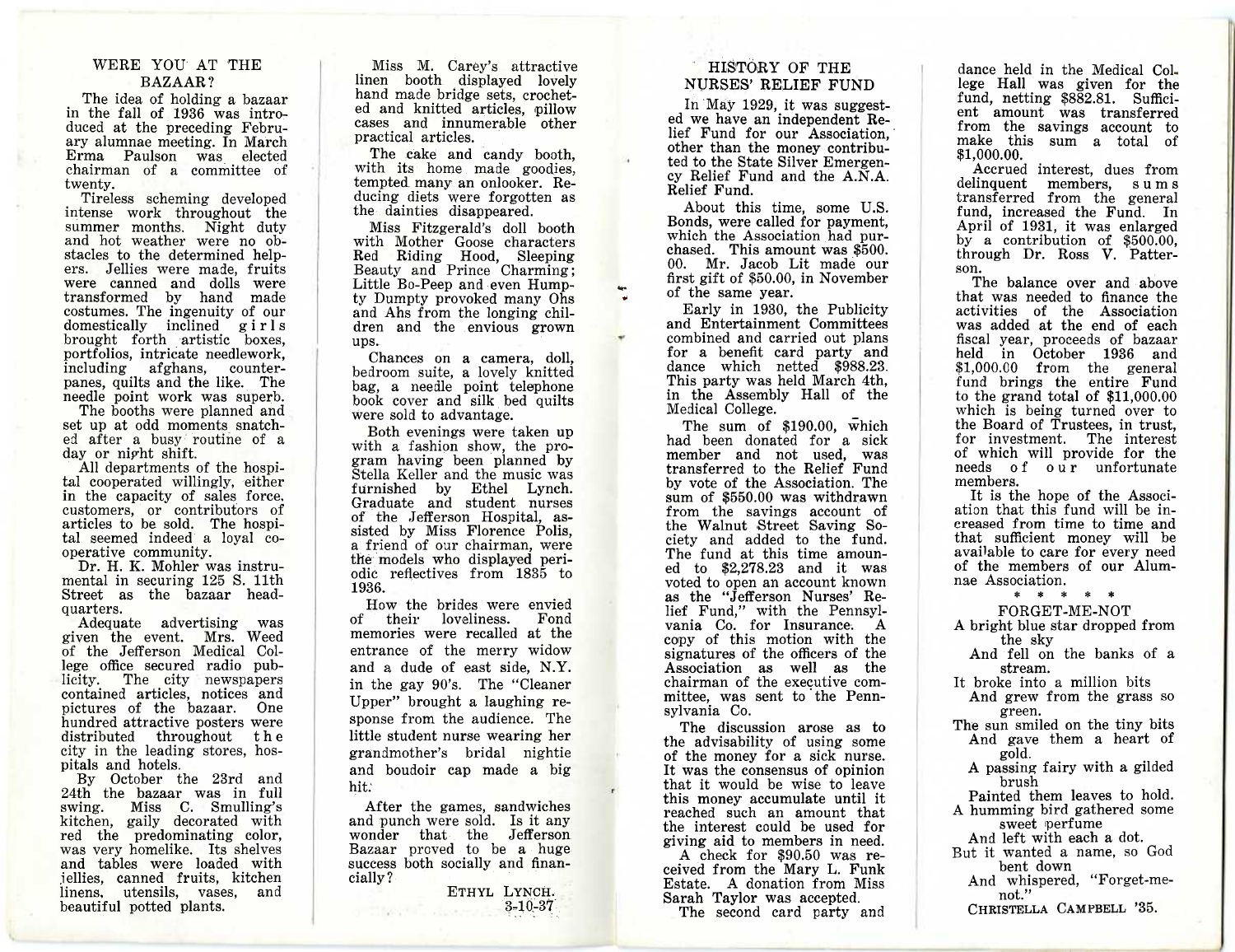

CLARA MELVILLE Directress of the School for Nurses, 1915-1937

# In **Memoriam**

The Training School for Nurses has suffered a a severe loss in the death of the Directress of Nurses, Miss Clara Melville, on March 18, 1937.

Miss Melville became Directress of Nurses in 1915 when the student body numbered one hundred and the staff twelve graduate nurses.

Through her wise guidance, untiring efforts, and unselfish devotion to duty, the school progressed during the years to its present enrollment of 230 student nurses and a staff of 68 graduates.

From April 1, 1918, to April 1, 1919, Miss Melville served overseas as Chief Nurse of Base Hospital number 38, which was stationed at Nantes, France.

Memorial services were held at the Nurses' Home at 1012 Spruce Street, March 23; the Rev. Vincent Berry of Patterson Memorial Church officiating. Members of the Helen Fairchild Post, No. 412 of the American Legion also conducted services. Interment took place at Fernwood Cemetery.

Resolutions on the Death of Clara Melville :

Whereas the death of Clara Melville has removed from our membership and rank, our Directress of Nurses, a life of service and a fine citizen ;

BE IT RESOLVED, that we, the officers and members of the Jefferson Hospital Nurses Alumnae Association, record here our sorrow for our loss, our sympathy for the relatives and friends in their loss and our sense of the great loss to the hospital in the passing of our member, the Directress of the School of Nursing.

BE IT FURTHER RESOLVED, that a copy of this resolution be recorded in our minutes and a copy be sent to the immediate family of Miss Melville.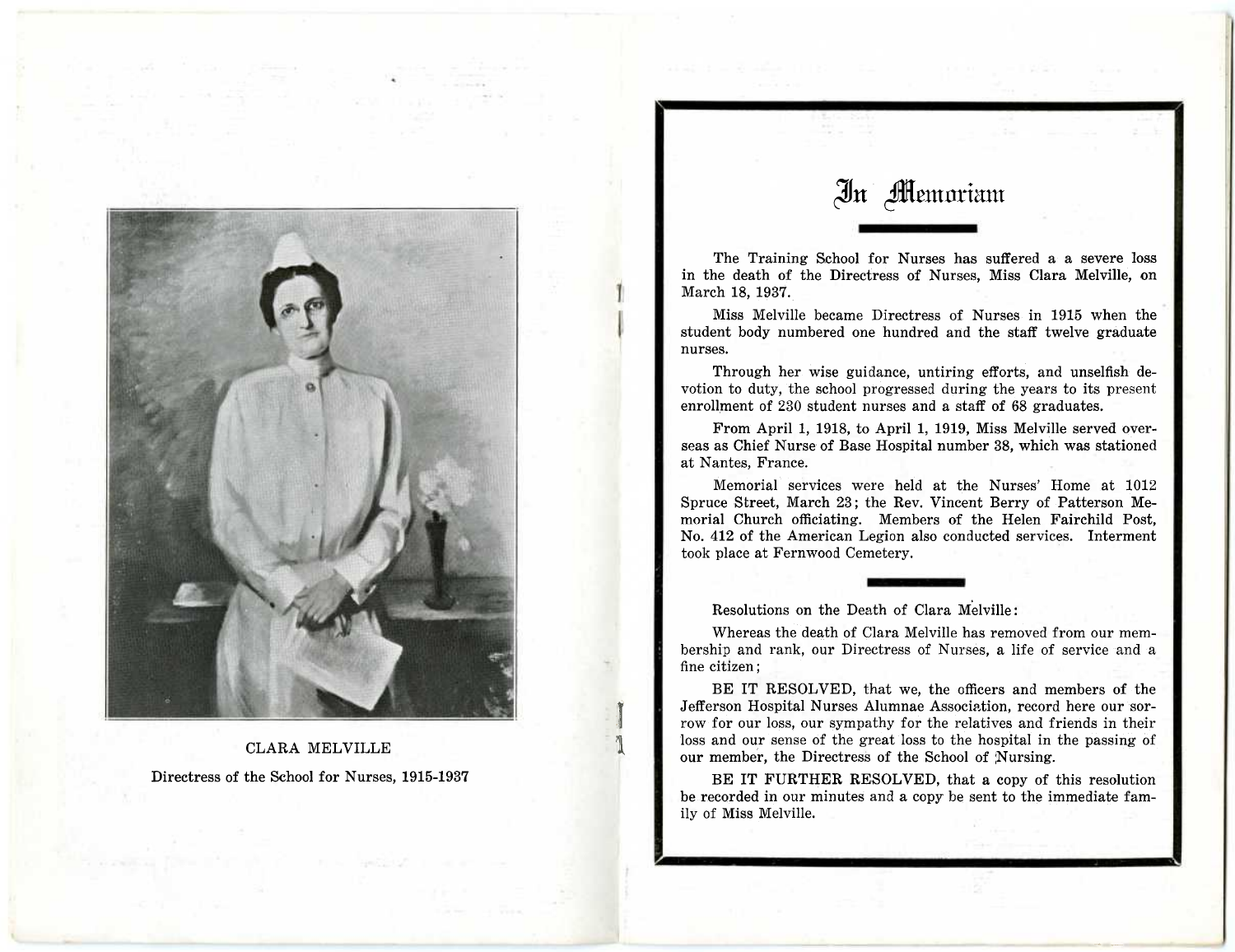### HERE AND THERE

Sarah Smith is still confined to her bed . . . . We record with profound sorrow the death of Adelaide O'Laughlin. She served as president of our association in 1905. Our sympathy goes out to her family . . . . We extend our sympathy to Elizabeth Howe Frowert on the death of her husband Howard Frowert . . . . Hazel McNerney joined us for six months during a leave of absence from her duties as office nurse in New York City . . . . Inda West Feller of Punxsutawney is residing temporarily in this city . . . . Ruby Worthing is doing General Duty in Children's Hospital in San Diego . . . . F. Tirrachia Doherty has been doing General Duty in Los Angeles. While there she met Mabel Yoder Krieger . . . . Beatrice Bixler visited in town January 1 to 3, and was much amazed to see the advances made in Jefferson in ten years . . . . Ruth Bray 'continues her nursing in Abyssinia . . . . Mary Tamanis is doing General Duty at the Pennsylvania Hospital . . . . To Mary Fielding who recently lost her father through ill-

ness, we extend our sympathy . . . . Elsie Mitchell is engaged in community nursing at Lansdale, Pa. . . . . Catherine Gray is.at the University of Pennsylvania Hospital . . . . Mildred Huber is on General Duty at Allentown Hospital . . . . Catherine Smulling recently recovered from an attack of scarlet fever . . . . Miriam Robinson has been president of the Pennsylvania Nurses Anasthetists' Association for the past two years . . . . Dagmar Steinheil Bolton and her two children will spend the summer in Finland visiting relatives .

. . B. Bixler lost her hospital pin eight years ago. It was found by V. Emig in York and returned to the owner May, 1936

. . . . Anna Wadsworth Lynch is touring Europe indefinitely, having sailed on the S.S. Manhattan on October 24, 1936.

Travelogue: during the past year. British Isles Clara Melville Ruth Purinton Ethel Hunt Norway Elvira Jensen Bermuda Francis Wildonger Fern Nunemaker •Marguerite Barnett Florida Marie Scherer Thelma Showers Los Angeles Bernice Freudenberger Margaret Carey Helene Weber New Hampshire Elizabeth Ent Theresa Pucci Wakeley Reading (attending the convention) (as guests) Oct. 1936. Clara Brunner, Lancaster Beatrice Knoll Smith, State College Grace Waltman Fenstermacher, Allentown Mary Robinson Godfrey, Pittsburgh Lorraine Knoll, Reading Delegates: Alice Henry, F. Grundkovski Texas and Mexico Ada Zimmerman Adele Lewis \* \* \* \* \* In August 1936, the Misses Adele Lewis, Fances Label, Sarah and Ada Zimmerman enjoyed an automobile trip to Mexico City. En route they visited the Centennial at Dallas.

Many novel and unusual experiences remain in their memories and a desire to journey Mexico-

\* \* \* \* \* We need subscribers for the American Journal of Nursing. Price \$2.50 per copy for clubs

ward again.

of ten.

Dorothy Dundore, '32 to Dr. Thomas Williams Charlotte Moore, '28 to Mr. Alexander Burt Louise Huegel, '36 to Dr. Jessie Hafer Agnes Kuller, '21 to Mr. Jack Reeve Sara Blackburn to Mr. Russell Baxter Margaret Spatz, '30 to Mr. Jack Ganger Nellie Stair, '31 to Mr. Walter Teller Dorothy Schenk, '30 to Mr. Kenneth Ragen Adele Gustitis, '26 to Dr. James Ruppersburg Effie Fitzkee, '21 to Mr. Neal Furey Henrietta Fitzgerald, '21 to Mr. Gilbert Spruance Esther Patton, '35 to Mr. Woodrow Benner Filomena Tirrachia, '27 to Mr. Edward Doherty Edna Shere, '28 to Mr. George Richards Katherine Meighan, '30 to Mr. Merville Witherbee Helen Ritchey, '34 to Mr. Paul Frederick Rita Kratzer, 30 to Mr. Claude Roeder Erma McCuller, '35 to Mr. McDonald Geraldine Hyde, '34 to Mr. George Powers Kathryn Hoffman, '33 to Mr. Homer Snader Kathryn Warner, '33 to Mr. Albert Armitage Mary Ann Daeuber, '36 to Mr. Leslie Schumann Mildred Collins, '32

MARRIAGES REPORTED DURING 1936-37

to Mr. Alonzo T. Getz Kathryn Kinch, '33 to Dr. John Leach Laura Klink, '34

to Mr. Thomas Williams Virginia Emmert, '31

to Mr. Clarence Leo Ruth Cornell, '33

to Dr. John Williams Isabell Russell, '32 to Mr. Oscar Lindecamp

Elizabeth Romick, '33 to Mr. Ivan Cobb Ruth Bay, '33 to Dr. Ralph Fennell Minnie Underkoffer, '30 to Mr. Edward Humphreys \* \* \* \* \* Births reported: Elizabeth Howard Farmer, '26 a daughter Eleanor Finn Stewart, '26 a daughter Mayda Fruehan Maxwell, '26 a daughter Yepraske Tufenkian  $\kappa$  Koumjian,  $\kappa$  /31 a son Grace Whitsell Schmidt, '30 a daughter Milderd Meyers Smith, '33<br>Grace Maybe Miller '22 Grace Maybe Miller. a daughter Dorothy Brinkman Faust, '27<br>Delilah Hendricks Naugle, '25 Delilah Hendricks Naugle. a daughter Gwendolyn Godshalk Cressman, '25 twins Ruth Ulsh Menicon, '31 a daughter Pauline Frendak McGee, '33 a daughter Elizabeth Romick Cobb, '33 a son Irene Rice Paist, 219 a son Mary Daeuber Schumann, '36 a daughter Sara Tryens Wright, 33 a daughter \*

New Positions Accepted Mary Breth : Dispensary nurse in the Board of Education Building. Francis Wildonger: Girard College Infirmary. Grace Wolford: Girard College Operating Room Louise Vinegard and Josephine Smith both at Valley Forge Infirmary. Christella Campbell: assistant in Maternity Department, U. of P. Kathryn Rhule: General duty at U. of P.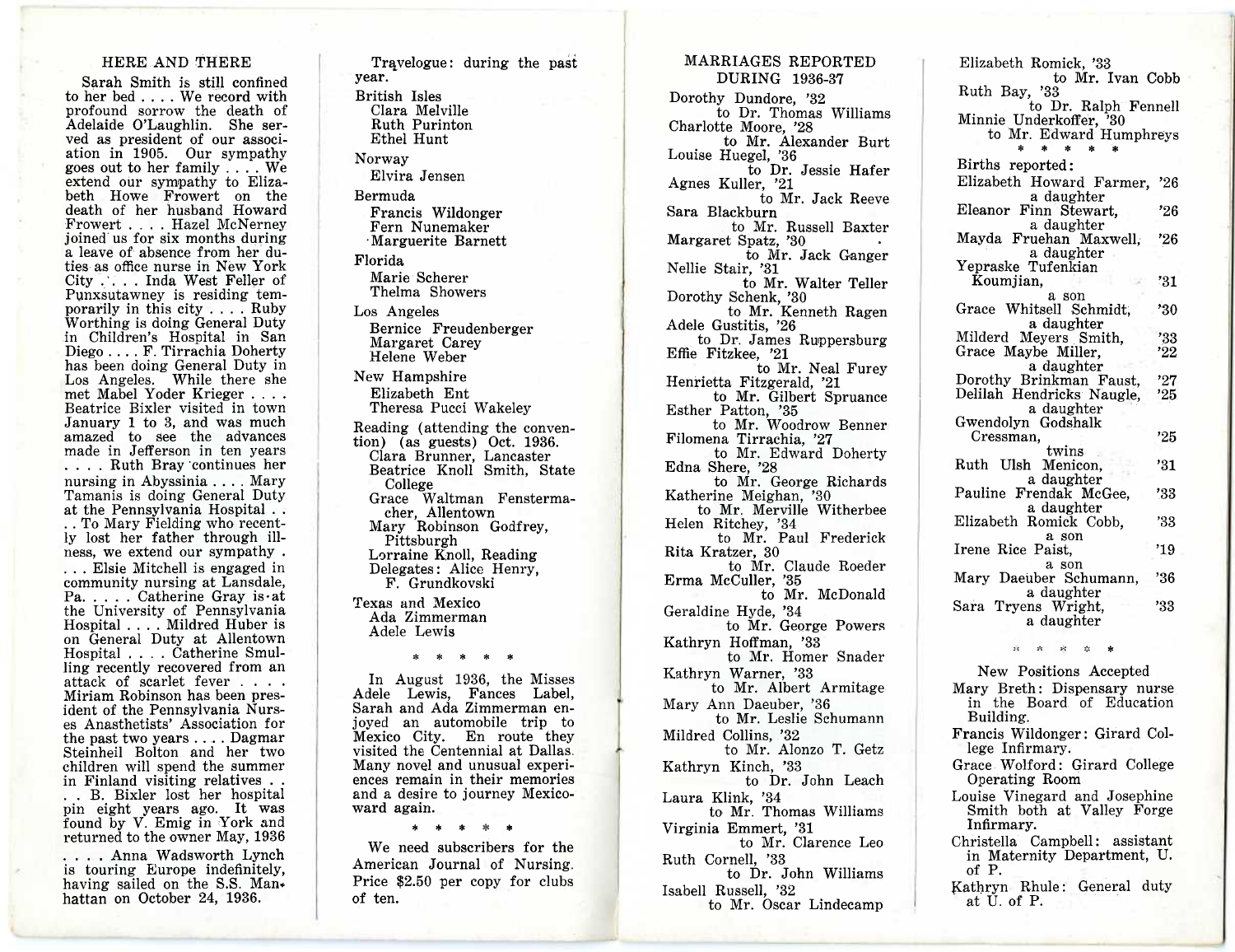# A RESUME

Nothing affords me greater pleasure than to be given the opportunity to express an appreciation of the very fine spirit of co-operation always shown by the Nurses' Alumnae Association in every endeavor undertaken to advance the interest and reputation of the hospital, their Alma Mater.

Jefferson has entered upon its 113th year and continues to increase its scope of usefulness by providing the most modern care for the sick and injured.

The hospital offers unusual opportunities to its student body of men and women so that all may go forth from its doors well equipped to prevent disease and to alleviate human suffering.

Never before in the history of the hospital has it been called upon to administer to the needs of so large a number of individuals seeking its services.

Constant changes are taking place in its organization and physical equip-ment so as to keep abreast with the best hospital practice and this year will be noted as one with an unusually large number of accomplishments.

The Magee Professorship of Medicine, formerly held by the late Prof. Thomas McCrae has been filled by the election of Prof. Hobart A. Reinmann, who comes to Jefferson from the Professorship of Medicine which he held in the University of Minnesota.

Dr. Louis H. Clerf, formerly Professor of Bronchoscopy and Esophagoscopy at Jefferson Medical College, has been elected Professor of Laryngology and Bronchoscopy. In addition to his present duties, Dr. Clerf will assume the duties formerly discharged by Fielding 0. Lewis, who has been made Emeritus Professor of Laryngology and Consulting Laryngologist to Jefferson Hospital.

Dr. Martin E. Rehfuss, Clinical Professor of Medicine, was elected Professor of Medicine and is now a member of the senior faculty of the Medical College.

Some of the important changes and improvements begun during the past year were the curtaining of the individual beds in the public wards with Judd curtains and the gradual replacement of old beds with new ones equipped with the floating Fowler springs. New comfortable chairs, modern over-bed tables, new individual bed lamps and completely equipped new bedside tables gradually will replace the old equipment.

The Catherine Middleton Sclarium in the children's ward has been completely rebuilt and each child will now occupy a cubicle with its own complete equipment, thereby reducing the dangers of cross infection and greatly facilitating the care of these children by the nursing staff.

The sixth floor of the Samuel Gustine Thompson Annex, which had never been completed, is now being divided into rooms similar to those on the upper floors in the annex. Until such time as there is need for these additional rooms for patients, one-half of the number will be occupied by nurses and the other half by an additional number of resident physicians, who after completing their interneship will devote more time to some branch of medicine or surgery in which they are particularly interested.

The Jefferson Hospital has just pride in the important part which the nursing staff always has played in every forward movement undertaken by the hospital.

The death of Miss Clara Melville, Directress of Nurses, on March 18, 1937, has taken from the nursing staff of the hospital its devoted leader, loyal friend and sound adviser. The Board of Trustees at its meeting held March 22nd, 1937, incorporated in its Minutes the following:

"BE IT RESOLVED, that the Board of Trustees, assembled this date in regular meeting to consider hospital business, record its deep sorrow in the untimely death of Miss Clara Melville, Directress of the School of Nursing of the Jefferson Hospital, on March 18, 1937.

In the death of Miss Melville, a graduate of the School of Nursing of the Jefferson Hospital, Class of 1910, the hospital has sustained a great loss and she will be sadly missed by the many friends of Jefferson. She was intimately identified during the past twenty-two years with every forward movement at Jefferson.

Miss Melville early in her profesional career displayed qualities of leadership. She was just, sympathetic and kind, yet firm in her relations with her colleagues and students, qualities for which she was universally admired and loved. Her dignified presence always inspired confidence and her ability to meet emergencies and unusual situations was unsurpassed.

Miss Melville left an indelible impression on the life of every young woman coming under her guidance. By example, she inculcated into every one of her students a keen sense of the duties and responsibilities incumbent upon the nurse. The results of her training, influences and teaching were recognized in every graduate of the School of Nursing of Jefferson. The character of the student nurses' training, afforded the Jefferson Nurse, was the product of her imagination and the fruition cf her untiring efforts. The enviable reputation attained by the School of Nursing of Jefferson Hospital was due to her loyal and unselfish devotion.

When Miss Melville became Directress of Nurses in February, 1915, there were enrolled 110 students with 12 graduate assistants. The nursing staff at the time of her death consisted of 230 student nurses with a supervising staff of 68 graduate nurses."

The central dressing-sterilizing room on the 3rd floor of the General Hospital is no longer adequate to meet the needs of the hospital. The rooms of the abandoned accident ward on the first floor of the General Hospital are undergoing extensive alterations to provide space for the installation of modern, enlarged sterilizing equipment and a central medical and surgical supply and solution room.

### HENRY K. MOHLER, M.D., • *Medical Director.*

### STUDENT NURSE ACTIVITY

The social events of our class opened with a Hallowe'en Party. Many costumes ranging from paper bags, rags, linens, silks, satins and laces were worn. A frisky horse added much merriment although the special feature of the evening was a mock colored wedding.

At Christmas time we presented to one of the mothers on eleventh floor a new daughter, Miss Jefferson. This doll, dressed as a student nurse by C. D. Williams, was a reward to the holder of the lucky number in a drawing sponsored by us. We greeted the new February class with a Valentine Party.

During spare moments, the Senior girls made an afghan. Chances on this were sold and the winning number was drawn by the class adviser ; Miss Marie Scherer. Miss Bryan held the lucky ticket.

The proceeds of the various activities are used for financing the publication of the Class Year Book, which we hope to have finished by May.

### JEFFERSON NURSES CHORAL CLUB

Activities during the past year included a Musical Review on May 8, a concert on December 28 and another on March 6. The latter was given for the benefit of the M.E. Church at 20th and Spring Garden Streets.

At present the Club is preparing for a Minstrel Show to be given the latter part of April, and also for an entertainment at the Old Ladies Home at 37th and Chestnut Streets.

A sacred concert to be given "In Memoriam" to Miss Melville is being arranged. The proceeds for all entertainments go toward establishing a permanent fund to be used as a loan for nurses.

 $\cdot$  4:

The Choral Club wishes to thank Miss Barnett for entertaining them at tea on February 28.